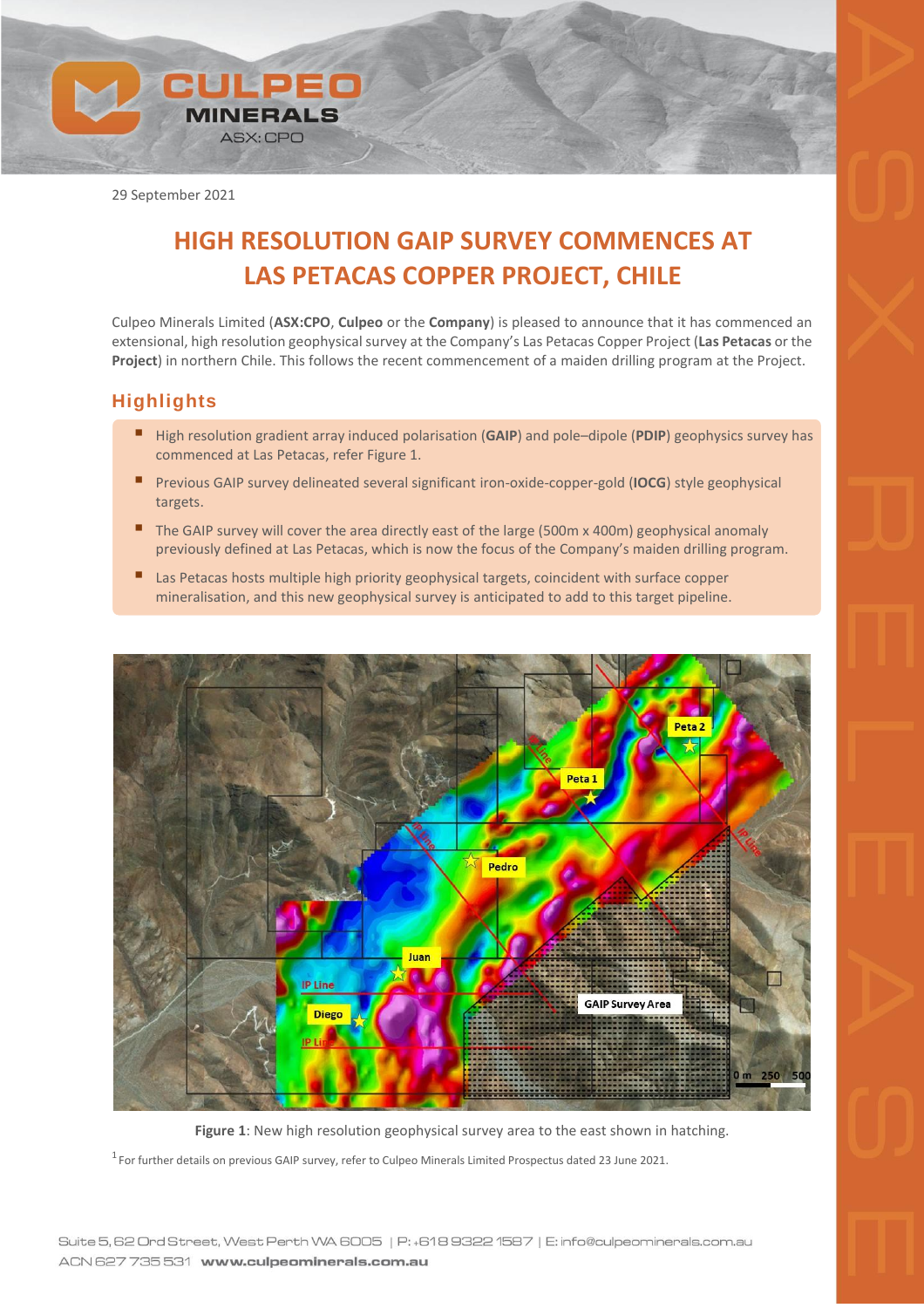

### **Culpeo Minerals' Managing Director, Max Tuesley, commented:**

"*The commencement of a major GAIP and PDIP survey across the highly prospective Diego East target zone is an exciting step forward as we explore Las Petacas*. *Previous surface sampling in the area returned grades of up to 2.49% Cu<sup>1</sup> and this new geophysical data will enhance the already strong geological data set that Culpeo has assembled. Ensuring that exploration and drill programs at Las Petacas are well targeted and cost effective.*"

## **About the Las Petacas Survey**

The Company has engaged Quantec Geoscience to conduct GAIP and PDIP geophysical surveys at Las Petacas. The survey aims to detect an interpreted IOCG target immediately east of the Diego prospect, where previous geophysics surveys have defined a significant target area, which is now the focus of a maiden diamond drilling program at Las Petacas.

The survey will comprise a GAIP survey grid consisting of 17 lines at 100m line spacing, with a total coverage of 28.5km. Five PDIP lines will also be completed, totalling approximately 9 line-km of coverage.

Induced polarisation geophysical techniques are useful for detecting sulphide minerals, including copper sulphides, and it is anticipated the survey will generate high quality geophysical mapping up to 600m below the surface. The Company will utilise the data to identify potential drill targets at Las Petacas, with results of this geophysical program expected during November.



**Figure 2**: Geophysical crew undertaking the GAIP survey at Las Petacas.

<sup>1</sup> Refer to Culpeo Minerals Limited Prospectus dated 23 June 2021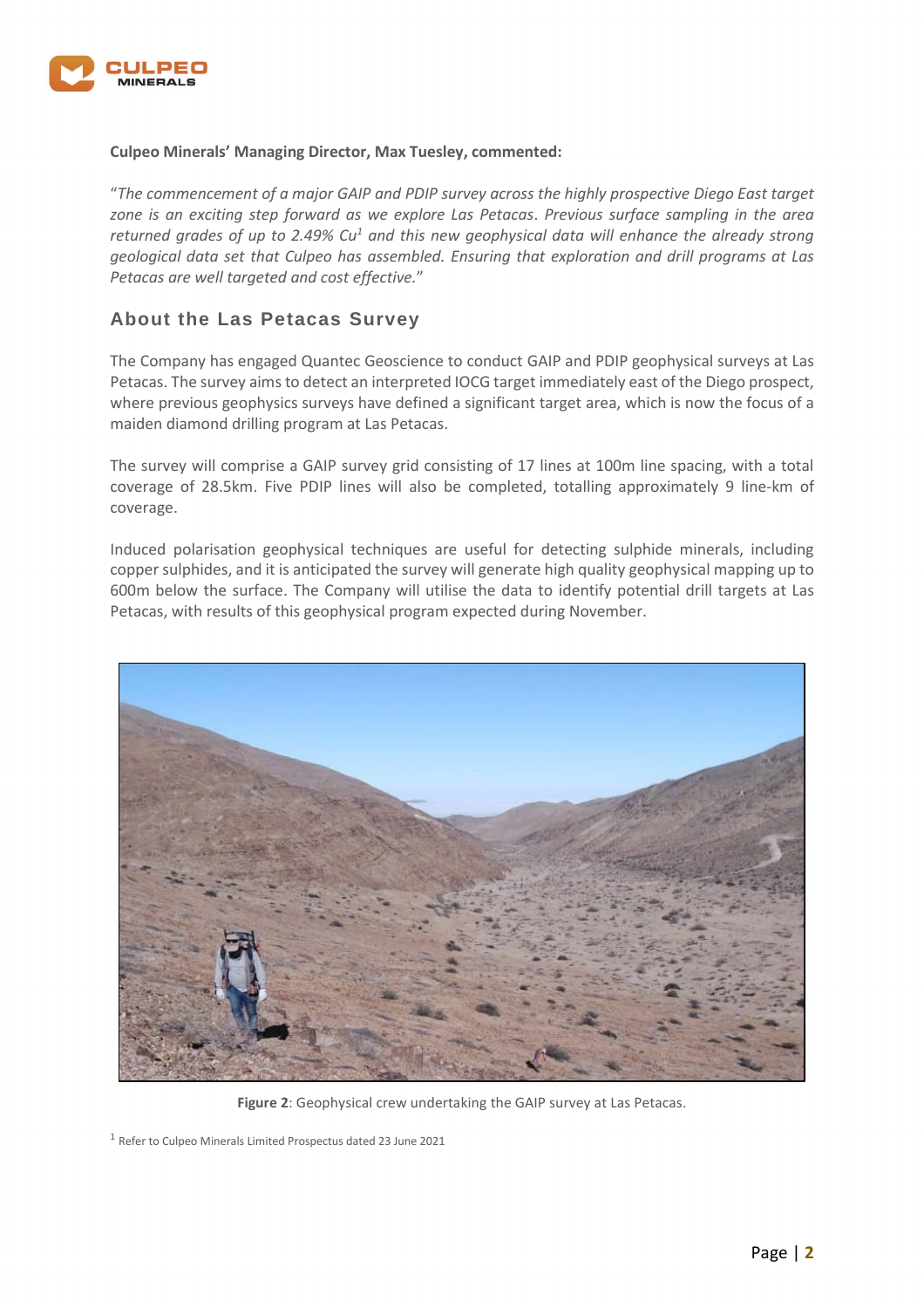

## **Las Petacas Project**

The Las Petacas Project is located in Chile (Figure 3), approximately 640km north of the capital, Santiago and 35km south of the regional capital of Copiapó in the Atacama Region (Region III).

The low-altitude Atacama Region is known to host significant mineral potential. One of the region's main copper deposits is Lundin Mining Corporation's world-class Candelaria mine, located 20km northeast of the Las Petacas Project. Copper mineralisation at the Las Petacas Project is interpreted to be associated with the same regional structure as Candelaria.

Copiapo **Candelaria Mine Fault**<br>Splay Intrusive Atacama Faut Zone Contact **Petacas Project** Fault **Splay** 10km

The Las Petacas Project is considered prospective for mineralisation generally referred to as IOCG.

**Figure 3**: Location of the Las Petacas Project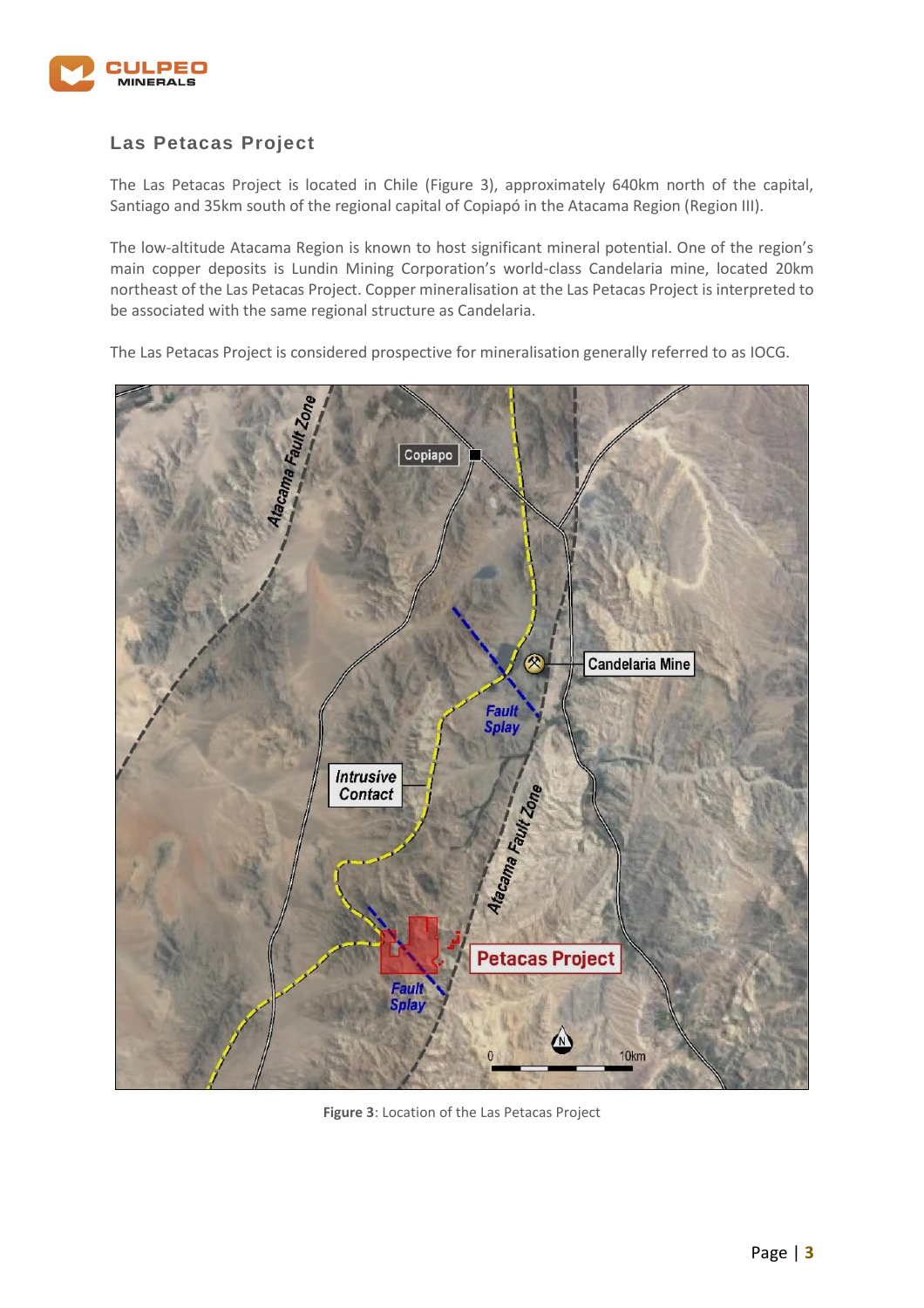

This announcement has been authorised by the Board of Directors of Culpeo Minerals Limited.

#### **COMPANY**

Max Tuesley Managing Director E: max.tuesley@culpeominerals.com.au P: +61 (08) 9322 1587

### **MEDIA/INVESTORS**

Peter Taylor NWR Communications E: peter@nwrcommunications.com.au P: +61 (0) 412 036 23

## **About Culpeo Minerals Limited**

Culpeo Minerals is a copper exploration and development company whose assets are in Chile, the world's number one copper producer. The Company is exploring and developing high grade copper systems in the coastal Cordillera region of Chile.

The Company's principal project, the Las Petacas Project, is located in the Atacama Fault System near the world-class Candelaria Mine. Exploration by Culpeo Minerals has identified a 6km-long mineralised trend with numerous outcrops of high-grade copper mineralisation which provide multiple compelling exploration targets.



Culpeo Minerals has a strong board and management team with significant Chilean country expertise and has an excellent in-country network. All these elements enable the company to gain access to quality assets in a non-competitive environment. We leverage the experience and relationships developed over 10 years in-country to deliver low cost and effective discovery and resource growth.

We aim to create value for our shareholders through exposure to the acquisition, discovery and development of mineral properties which feature high grade, near surface copper mineralisation.